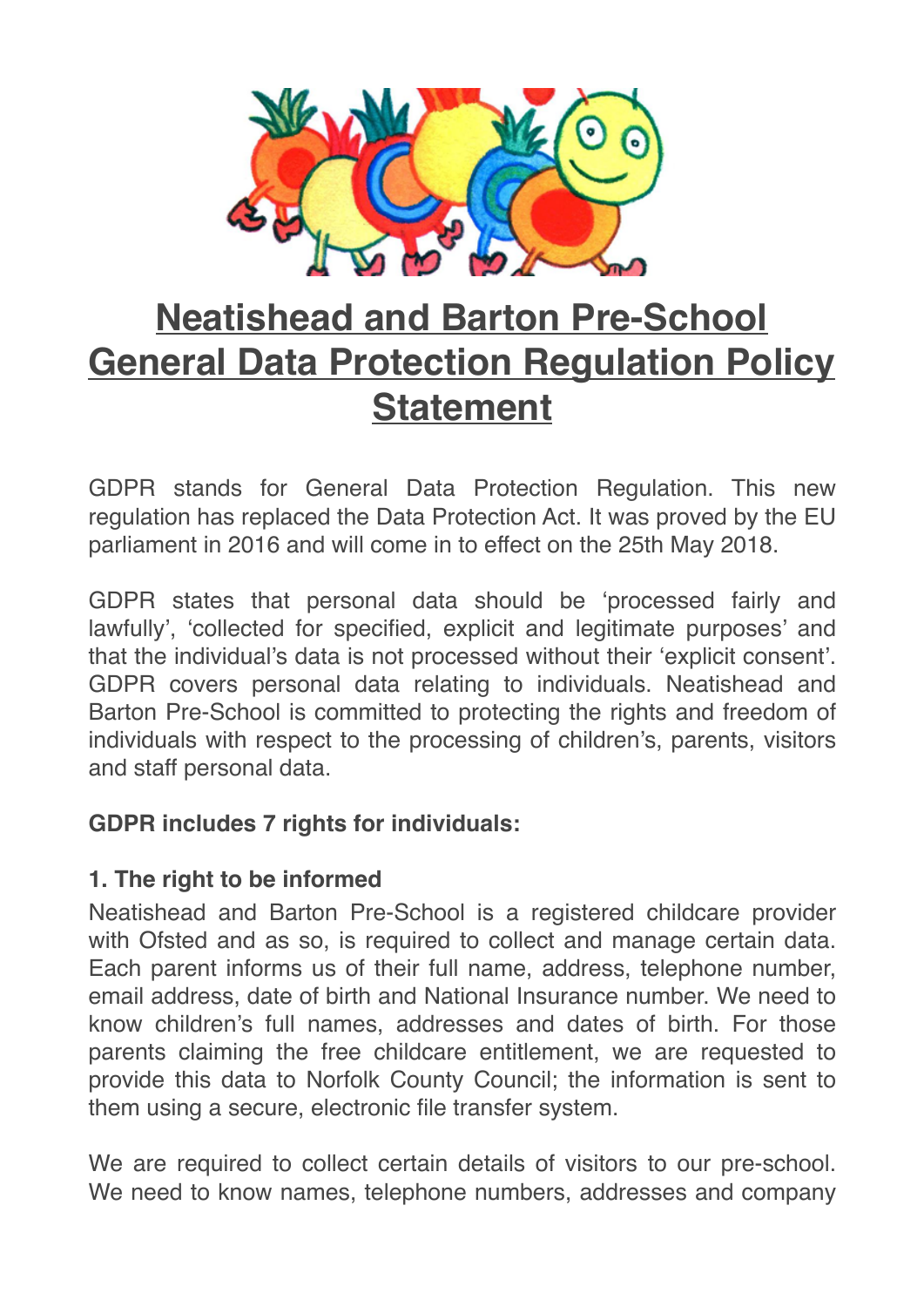name (if applicable). This is in respect of our Health and Safety and Safeguarding policies.

As an employer, Neatishead and Barton Pre-School is required to hold data on its employees; names, addresses, telephone numbers, date of birth, bank details, National Insurance numbers and photographic identification such as a passport or driving license. This information is also required for the Disclosure and Barring Service checks (DBS) that are carried out and to check proof of eligibility to work in the United Kingdom. This information is sent via a secure file transfer system, to the processor of the DBS checks.

#### **2. The right to access**

At any point, an individual can make a request relating to their data. Neatishead and Barton Pre-School will need to provide a response to any requests, within 1 month. Neatishead and Barton Pre-School can refuse a request, if there is a lawful obligation to retain the data i.e. from Ofsted, in relation to the EYFS. We will always inform the individual of the reasons for rejection. The individual has the right to complain to the ICO if they re unhappy with the decision.

#### **3. The right to erasure**

You have the right to request deletion of your data, where there is no compelling reason for its continued use. However, Neatishead and Barton Pre-School has a legal duty to retain children and parents details for a reasonable amount of time. Neatishead and Barton Pre-School is required by law, to retain children and parents records for 3 years after the child has left the Pre-School. Accident and Injury records must be kept until the child reaches the age of 21. Child protection records must be retained until the child reaches the age of 24. Staff records must be kept for 6 years after the employment ceases. All of the data that we retain is archived securely, in locked filing cabinets. It is shredded after the legal retention period.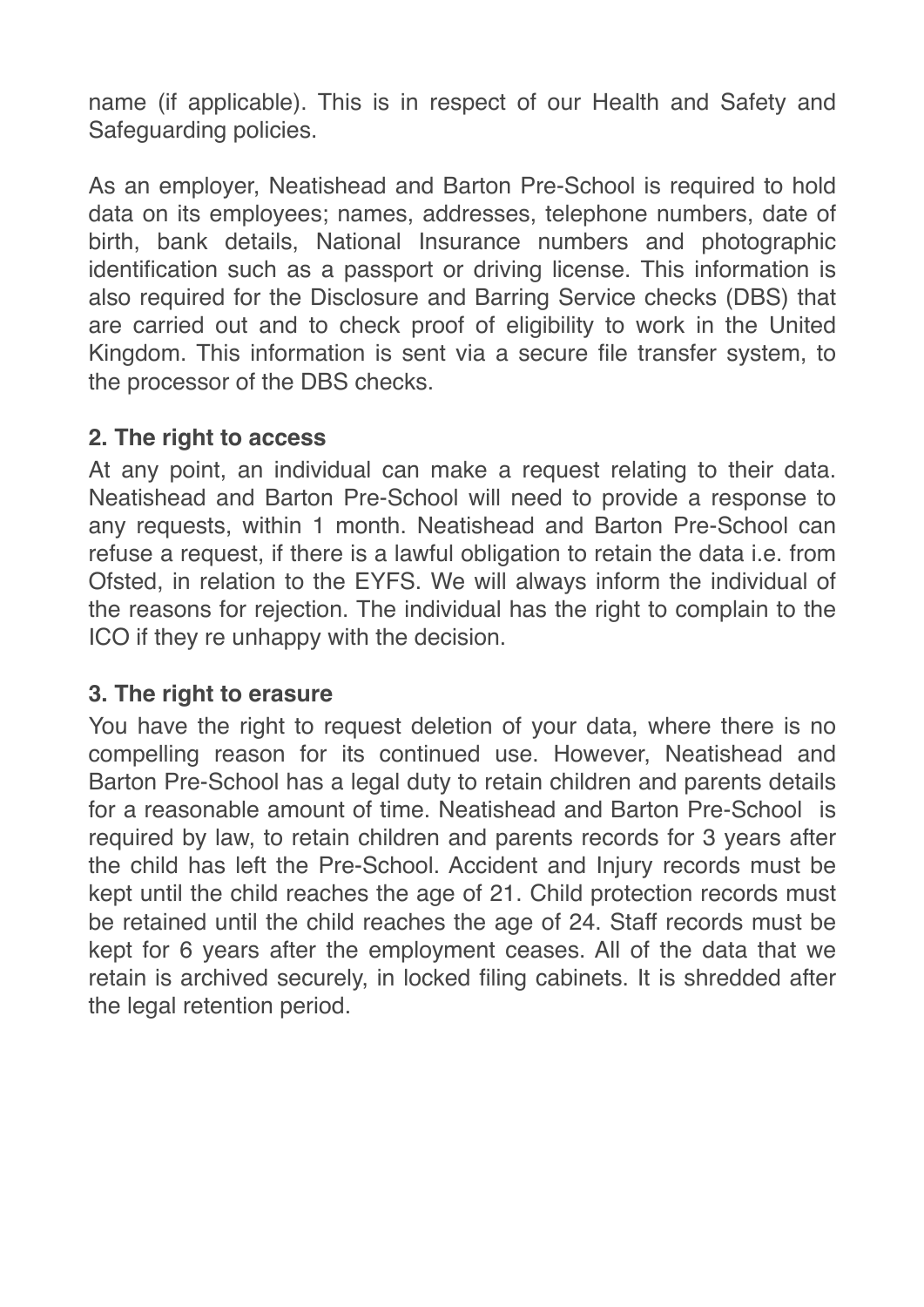## **4. The right to restrict processing**

Parents, visitors and staff can object to Neatishead and Barton Pre-School processing their data. This means that records can be stored, but must not be used in any way.

### **5. The right to share data**

Neatishead and Barton Pre-School requires some data to be shared with a third party, such as; the Local Authority and Payroll. These recipients use secure, file transfer systems and have their own policies and procedures in place, in relation to GDPR.

### **6. The right to object**

Parents, visitors and staff can object to their data being used for certain activities, such as; marketing or research.

## **7. The right to not be subject to automated decision-making, including profiling**

Neatishead and Barton Pre-School does not use personal data for such purposes.

### **Storage and use of personal information**

All paper copies of children and staff records are kept securely in locked filing cabinets at the pre-school. The manager has access to all records and staff have limited access, on a need to know basis, and only with the manager's permission.

All records are kept on site at all times. Archived records are shredded after the retention period. Electronic data held by the pre-school is kept on a password protected computer.

Records kept by payroll/treasury services are kept in a cupboard in a locked room. Electronic data is kept on password protected computers.

In order to fulfil their role, to supervise and support the operations of the Pre-school, the Chairperson, Treasurer, Secretary and other nominated members of the Pre-School Management Committee may also deal with confidential information, including names and addresses of parents. All information held, both paper and digital records will be kept confidential within the management committee and staff. In the event of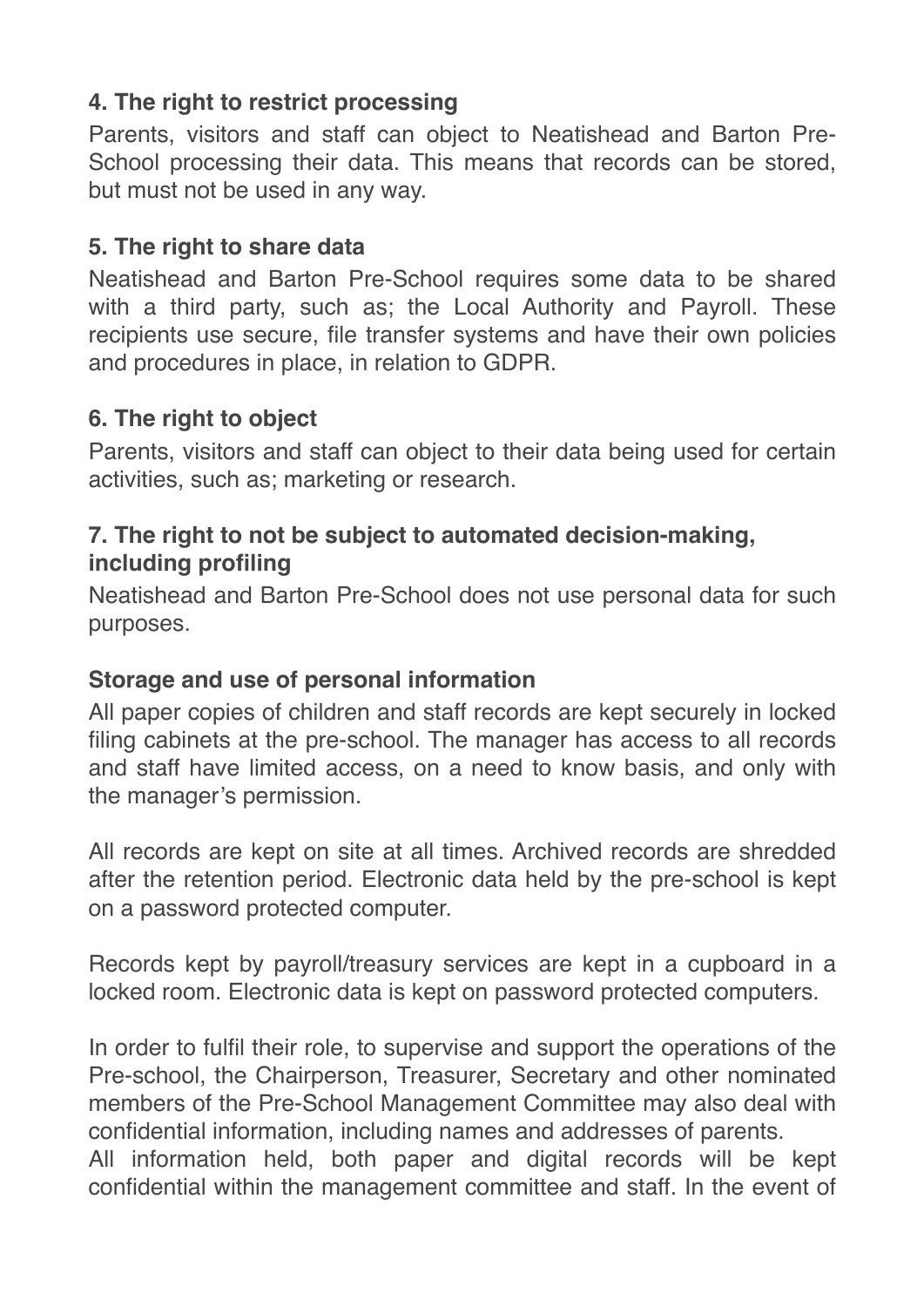there being any wrongful disclosures of confidential information, it will be investigated immediately.

Upon a child leaving Neatishead and Barton Pre-School and moving on to school or a new setting, data held on the child may be shared with the receiving school/setting. Such information will be sent via the Norfolk County Council internal post service; hand delivered where possible or via secure postal requiring a signature. For children attending a school/ setting outside of Norfolk, the data will be given to the parent to deliver to the receiving school/setting.

It is the parent's responsibility to ensure that the information given to us in the registration forms, are correct and kept up to date.

GDPR means that Neatishead and Barton Pre-School must:

- Manage and process personal data properly.
- Protect the individual's rights to privacy.
- Provide individuals with access to all personal data that is held on them.

If any person wishes to know what information we hold on them, they should speak to our Manager and/or committee chairperson. This Policy has been agreed by the Neatishead and Barton Pre-School **Committee** 

**Signed by Pre-School Manger Signed on behalf of the Management Committee This Policy was adopted in May 2018 Please view the 'Retention periods for records' policy.**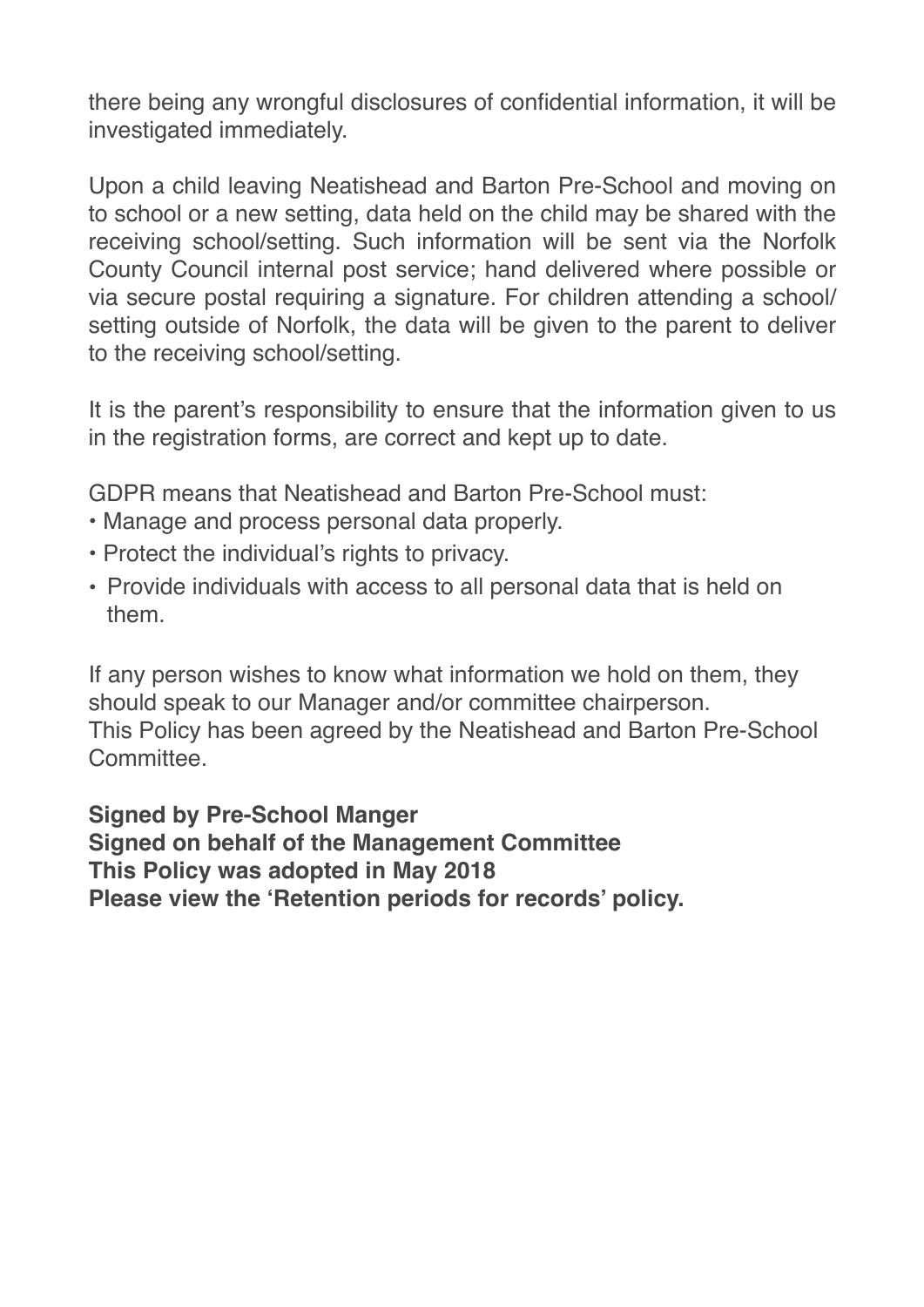

# **Neatishead and Barton Pre-School Privacy Notice**

Neatishead and Barton Pre-School, School Road, Neatishead Norfolk NR12 8XN Telephone Number: 07833 796163 Email: [neatisheadandbartonpreschool@gmail.com](mailto:neatisheadandbartonpreschool@gmail.com)

## **Name of Data Protection Officer: Helen Oakden (Manager)**

Neatishead and Barton Pre-School are committed to ensuring that any personal data we hold about you and your child is protected in accordance with Data Protection Laws and is used in line with your expectations. This privacy notice explains what personal data we collect, why we collect it, how we use it and how we protect it.

### **Why do we collect your personal data?**

We collect personal data about you and your child for the following reasons:

• To provide childcare services and fulfil the contractual agreement you have entered in to.

- So we are able to contact you in case of an emergency.
- To support your child's wellbeing and development.

• To manage any special educational, health or medical needs whilst at our setting.

• To carry out regular assessments of your child's progress and to identify any areas of concern.

• To maintain contact with you about your child's progress and respond to any questions you may have.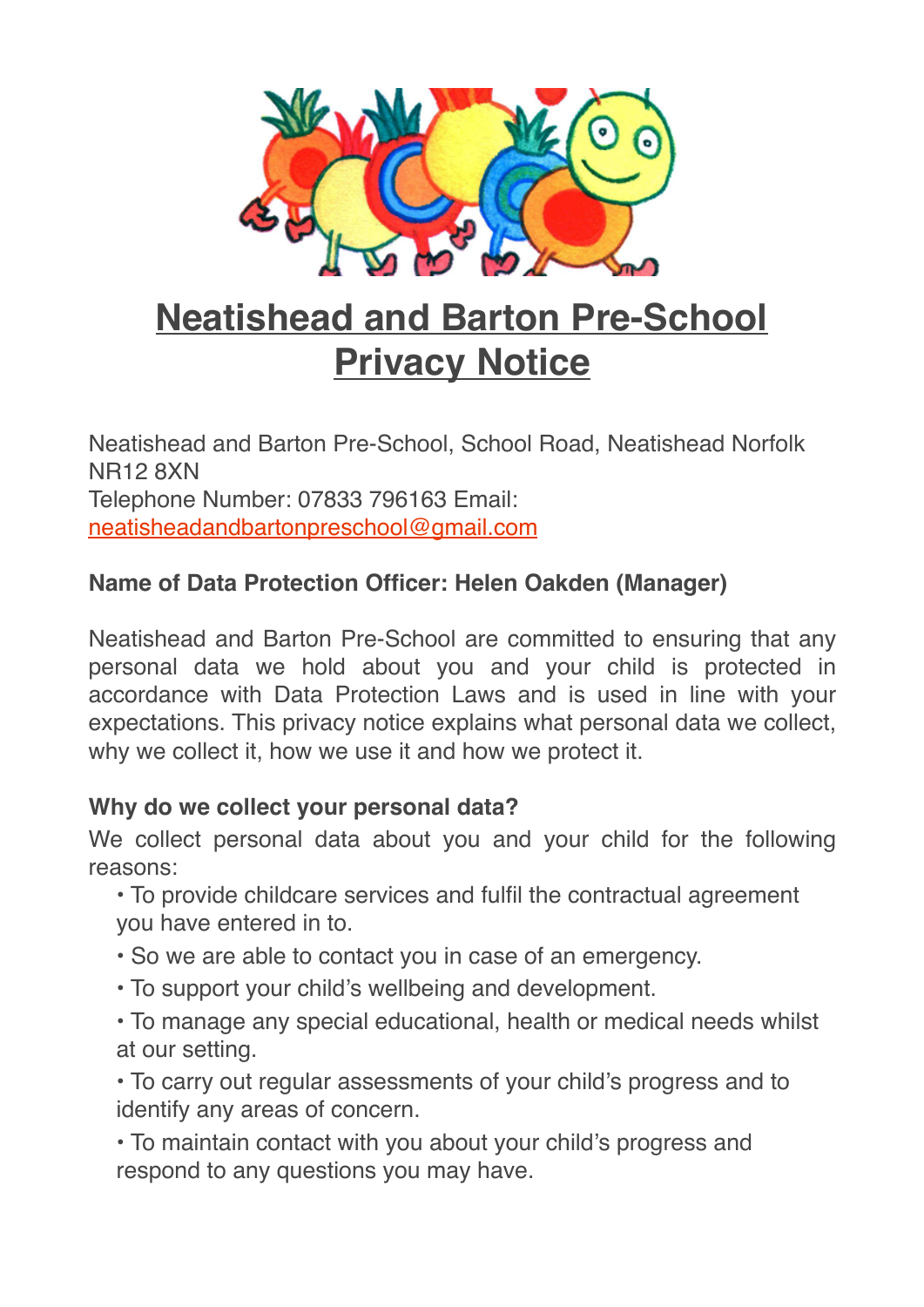• To process your claim for up to 30 hours free childcare (only where applicable).

• To keep you update with information about our service.

## **What personal data do we collect?**

We collect personal data about you and your child to provide care and learning that is tailored to meet your child's individual needs. We also collect information in order to verify your eligibility for free childcare, as applicable.

# **Personal data we hold about your child includes:**

Name, date of birth, address, health and medical needs, development needs, special educational needs, child protection plans from social services (if applicable), health care plans from health professionals (if applicable), details of who has parental responsibility for the child and any court orders pertaining to the child (if applicable).

## **Personal data that we hold about you includes:**

• Name, home and work address, telephone numbers, emergency contact details and family details. This information will be collected from you directly, in the registration form.

• If you apply for up to 30 hours free childcare, we will also collect your National Insurance number or if you are self-employed, your Unique Taxpayer Reference (UTR). We may also collect information regarding benefits and family credits that you are in receipt of.

## **Who do we share your data with?**

In order for us to deliver childcare services, we will share your data as required, with the following:

- Ofsted- during an inspection or following a complaint about our service.
- Banking services to process payments
- The Local Authority, when a claim for up to 30 hours free childcare is made.
- The Governments eligibility checker (as above).
- Our insurance underwriter (if applicable).
- The school that your child will be attending.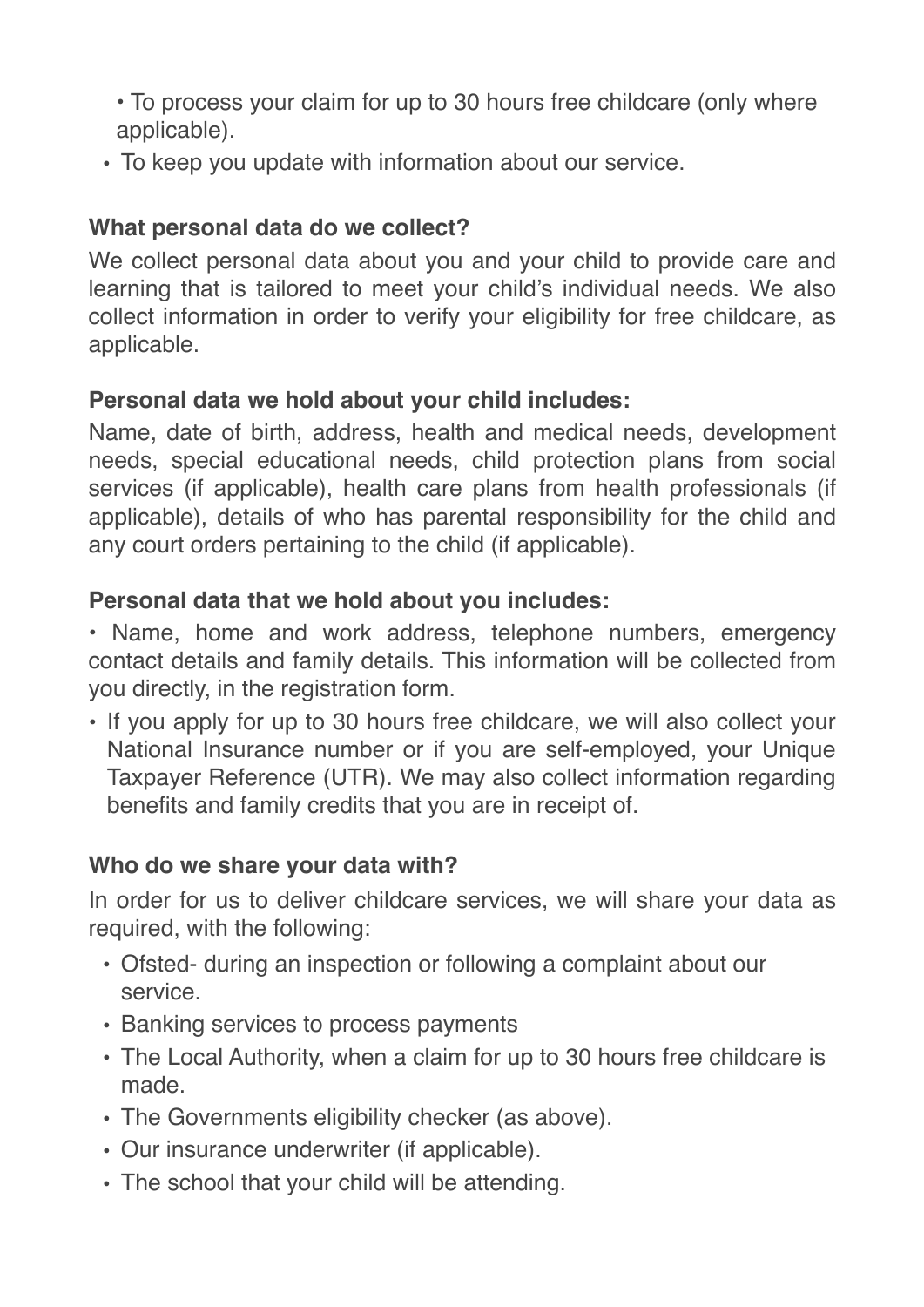### **We will also share data if:**

- We are legally required to do so, for example, by law, by a court, or the Charity Commission.
- To enforce or apply the terms and conditions of your contract with us.
- To protect your child and other children, for example, by sharing information with Social Services or the Police.
- It is necessary to protect our rights, property or safety.
- We transfer the management of the setting, in which case we may disclose your personal data to the prospective buyer, so they are able to continue the service.

**We will not share information about you, with any third parties without your consent, unless the law allows us to.**

**We will never share your personal data with any other organisation, to use for their own purposes.**

## **How long do we retain your data?**

We are required by law, to retain your child's personal data for up to 3 years after your child has left our setting, or until the next Ofsted inspection after your child has left. Medication and accident records are kept for longer, according to legal requirements. Your child's learning and development records are maintained by us and handed to you when your child leaves the setting.

In some instances (child protection or other support service referrals), we are obliged to keep your data for longer, if it is necessary to comply with legal requirements.

## **Automated decision making**

We do not make any decisions about your child, based solely on automated decision making.

### **How do we protect your data?**

We protect unauthorised access to your personal data and prevent it from being lost, accidentally destroyed, misused or disclosed by:

• Keeping files in a secure, locked filing cabinet.